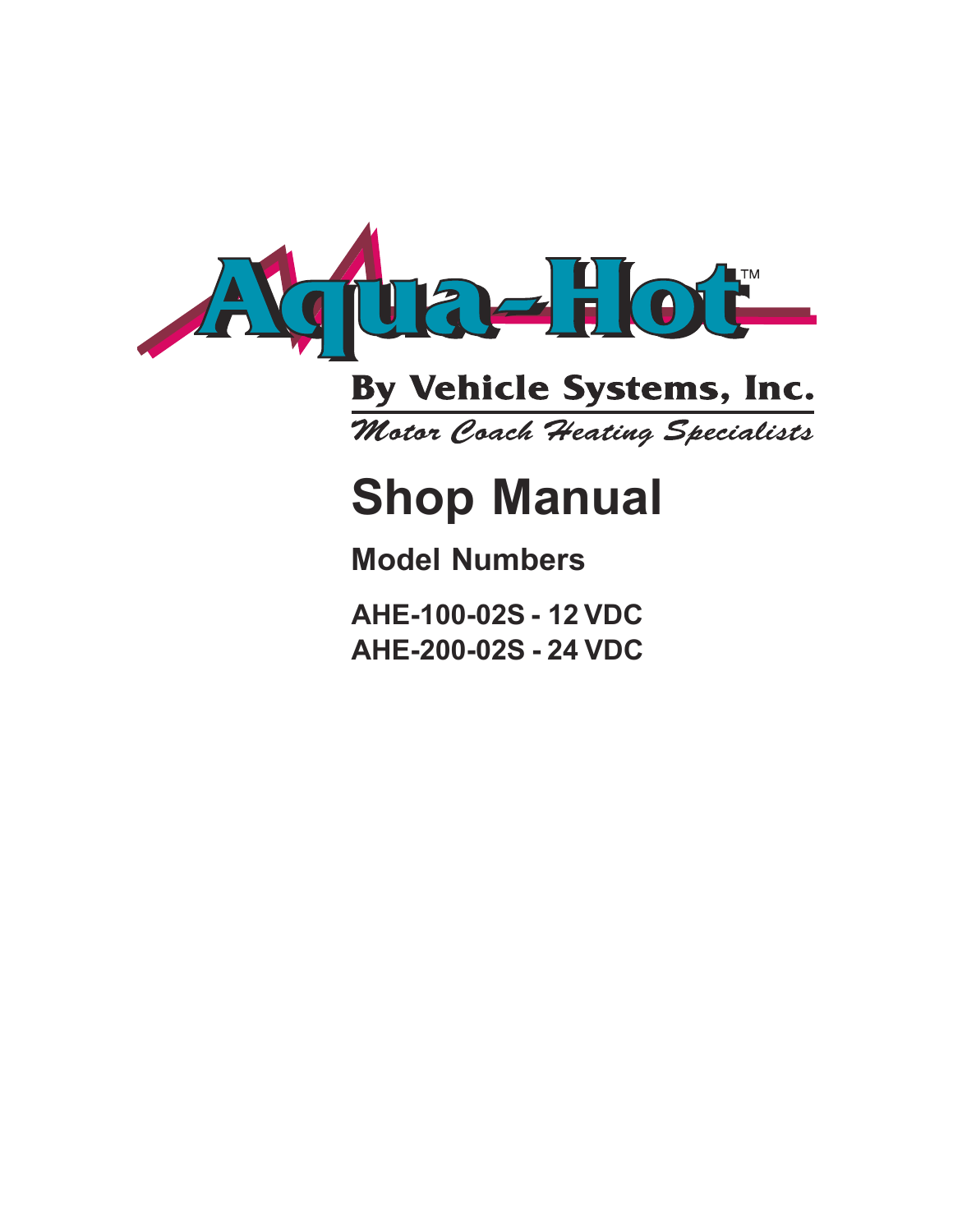#### **TABLE OF CONTENTS**

| <b>Sections</b> | 1                       | <b>Aqua-Hot Information</b>             |                                                                      |  |
|-----------------|-------------------------|-----------------------------------------|----------------------------------------------------------------------|--|
|                 |                         | 1.1                                     | Aqua-Hot Component Overview                                          |  |
|                 |                         | 1.2                                     | Aqua-Hot Identification Plate                                        |  |
|                 | $\overline{2}$          | <b>Aqua-Hot Wiring Information</b>      |                                                                      |  |
|                 |                         | 2.1                                     | Wiring Diagram                                                       |  |
|                 |                         | 2.2                                     | Control / High-Limit Thermostat Wiring                               |  |
|                 | $\mathbf{3}$            | <b>Diesel-Burner Information</b>        |                                                                      |  |
|                 |                         | 3.1                                     | Diesel-Burner Component Overview                                     |  |
|                 |                         | 3.2                                     | <b>Operational Flow-Chart</b>                                        |  |
|                 |                         | 3.3                                     | Diesel-Burner Identification Plate                                   |  |
|                 | 4                       | <b>Diesel-Burner Wiring Information</b> |                                                                      |  |
|                 |                         | 4.1                                     | <b>Control Unit Wiring</b>                                           |  |
|                 | $5\phantom{.0}$         |                                         | Diesel-Burner Service, Maintenance, and Repair<br><b>Information</b> |  |
|                 |                         | 5.1                                     | <b>General Maintenance</b>                                           |  |
|                 |                         | 5.2                                     | Detaching the Diesel-Burner Head                                     |  |
|                 |                         | 5.3                                     | <b>Flame Detection Photocell</b>                                     |  |
|                 |                         | 5.4                                     | Ignition Electrodes                                                  |  |
|                 |                         | 5.5                                     | <b>Fuel Nozzle</b>                                                   |  |
|                 |                         | 5.6                                     | <b>Fuel Solenoid Valve</b>                                           |  |
|                 |                         | 5.7                                     | Fuel Pump                                                            |  |
|                 | 6                       | Troubleshooting                         |                                                                      |  |
|                 |                         | 6.1                                     | <b>Troubleshooting Flow-Chart</b>                                    |  |
|                 | $\overline{\mathbf{7}}$ | <b>Aqua-Hot Warranty Information</b>    |                                                                      |  |
|                 | 8                       | <b>Parts List</b>                       |                                                                      |  |
|                 | 9                       | <b>Special Tools</b>                    |                                                                      |  |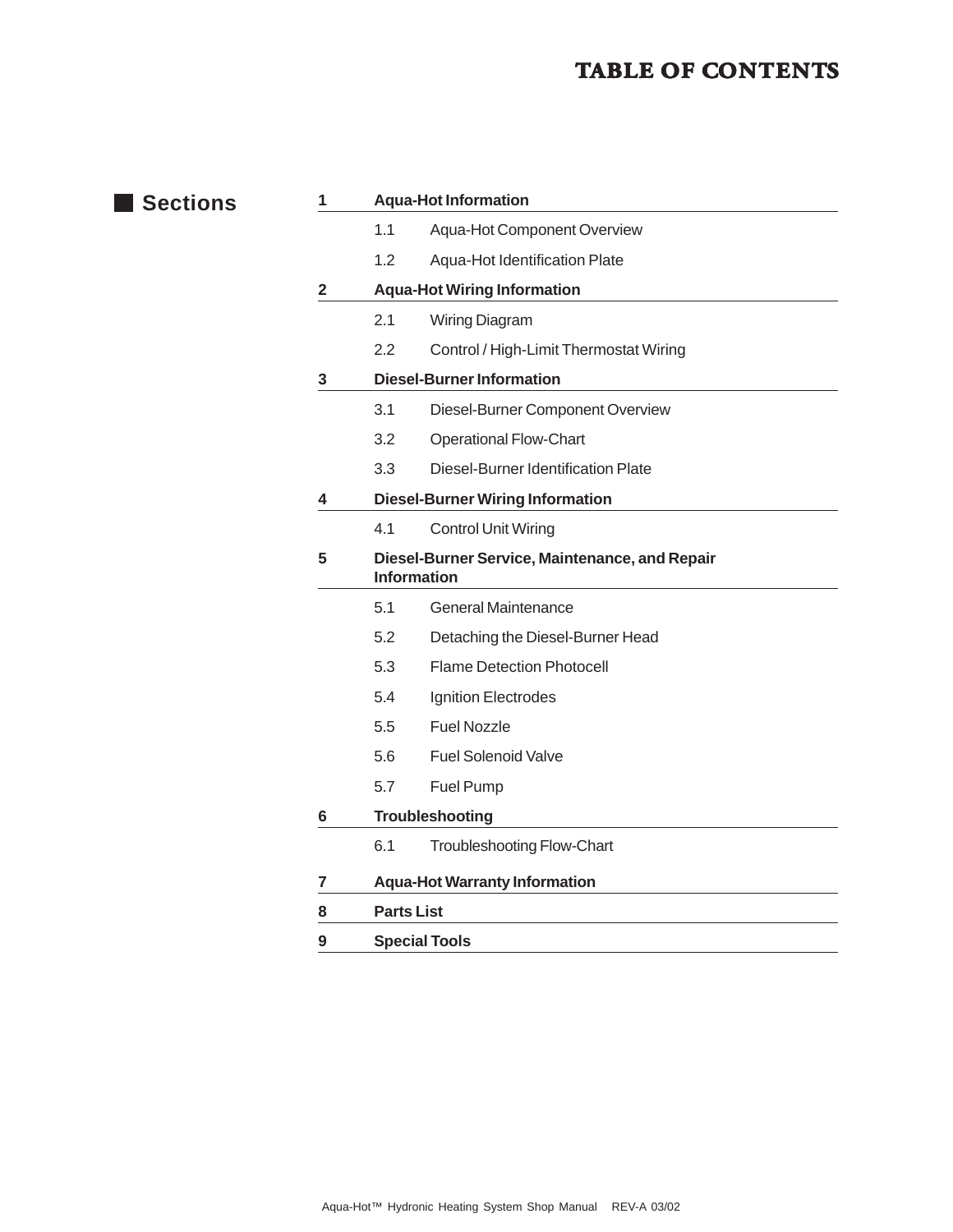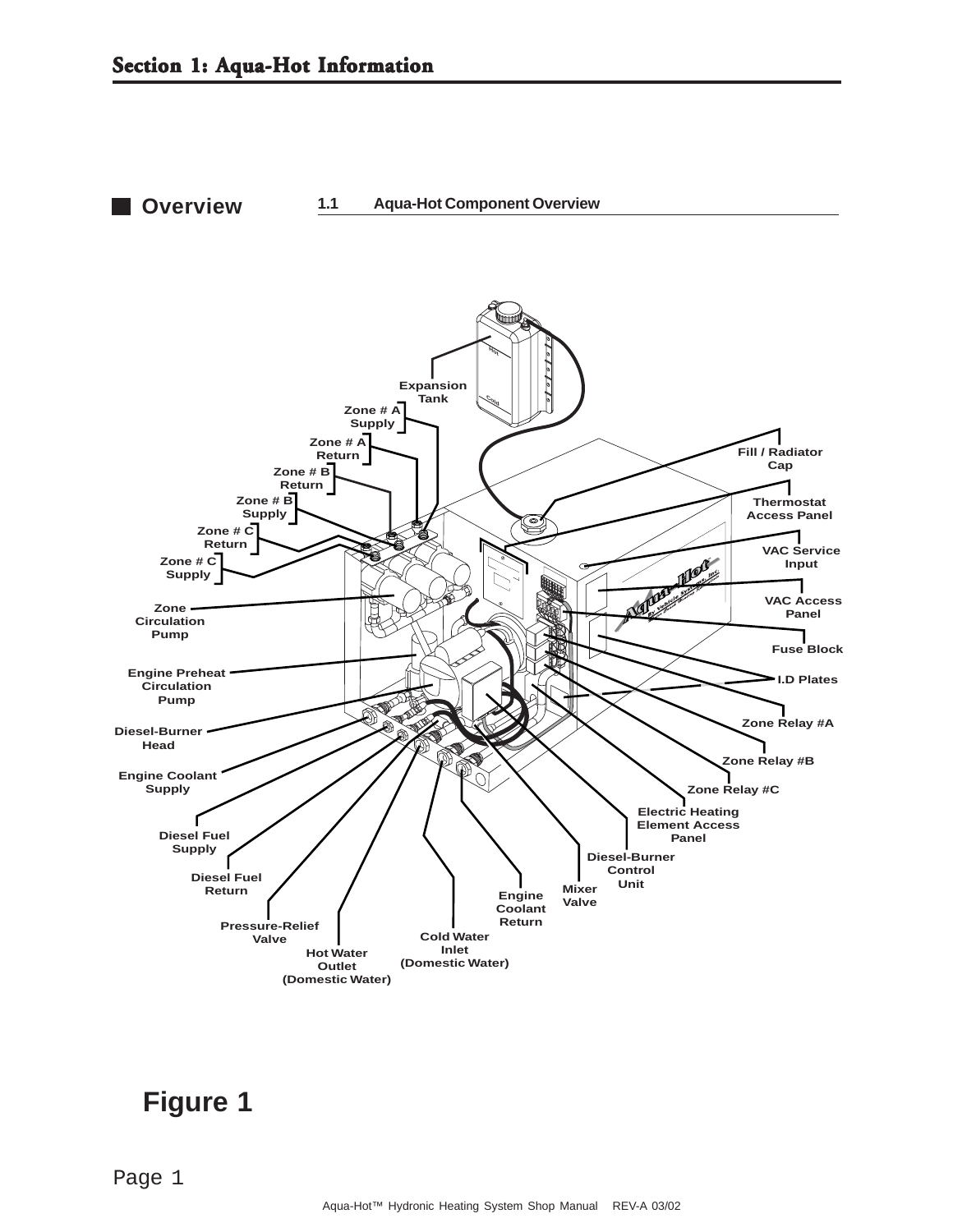

**Aqua-Hot 1.2 Aqua-Hot Identification Plate**

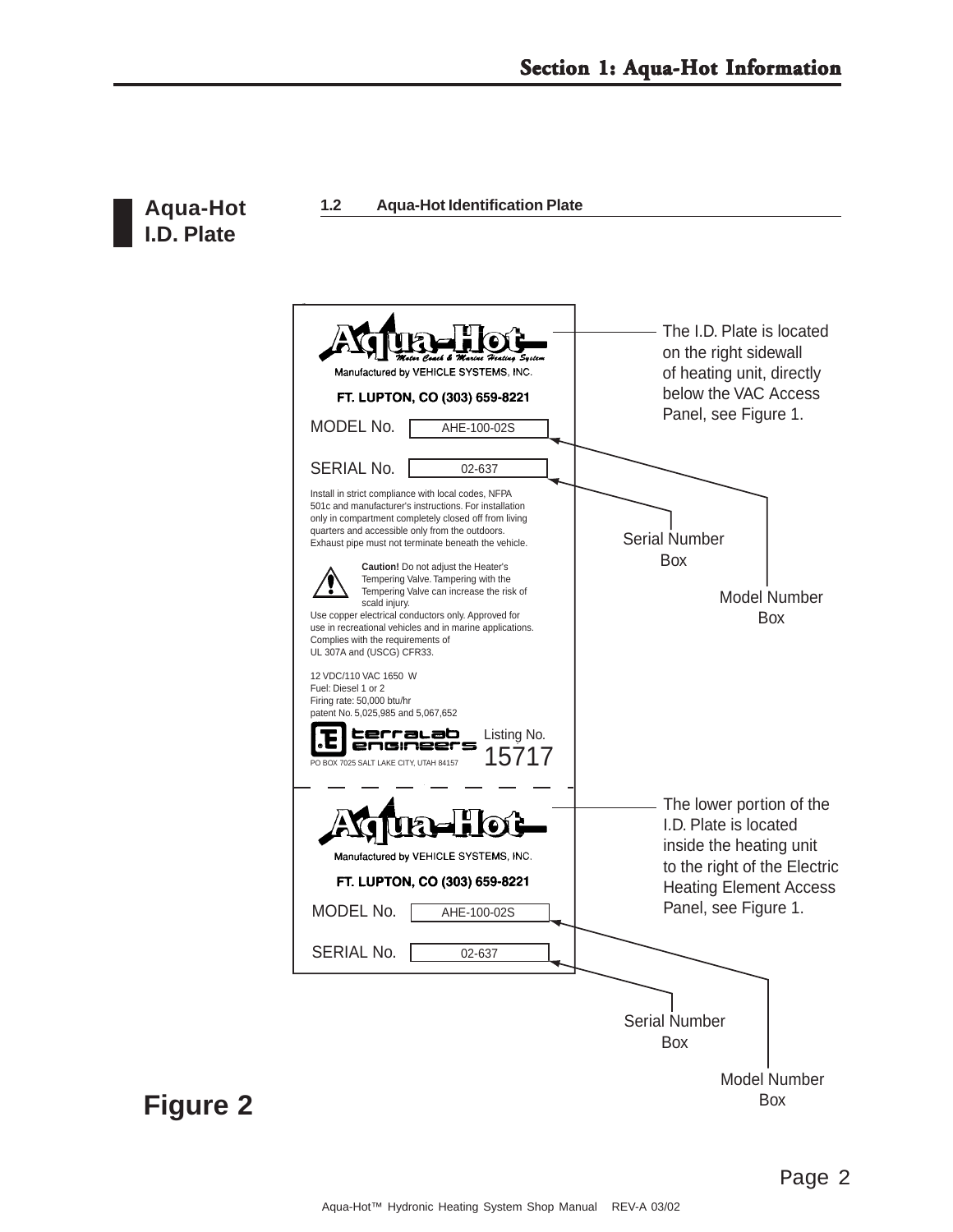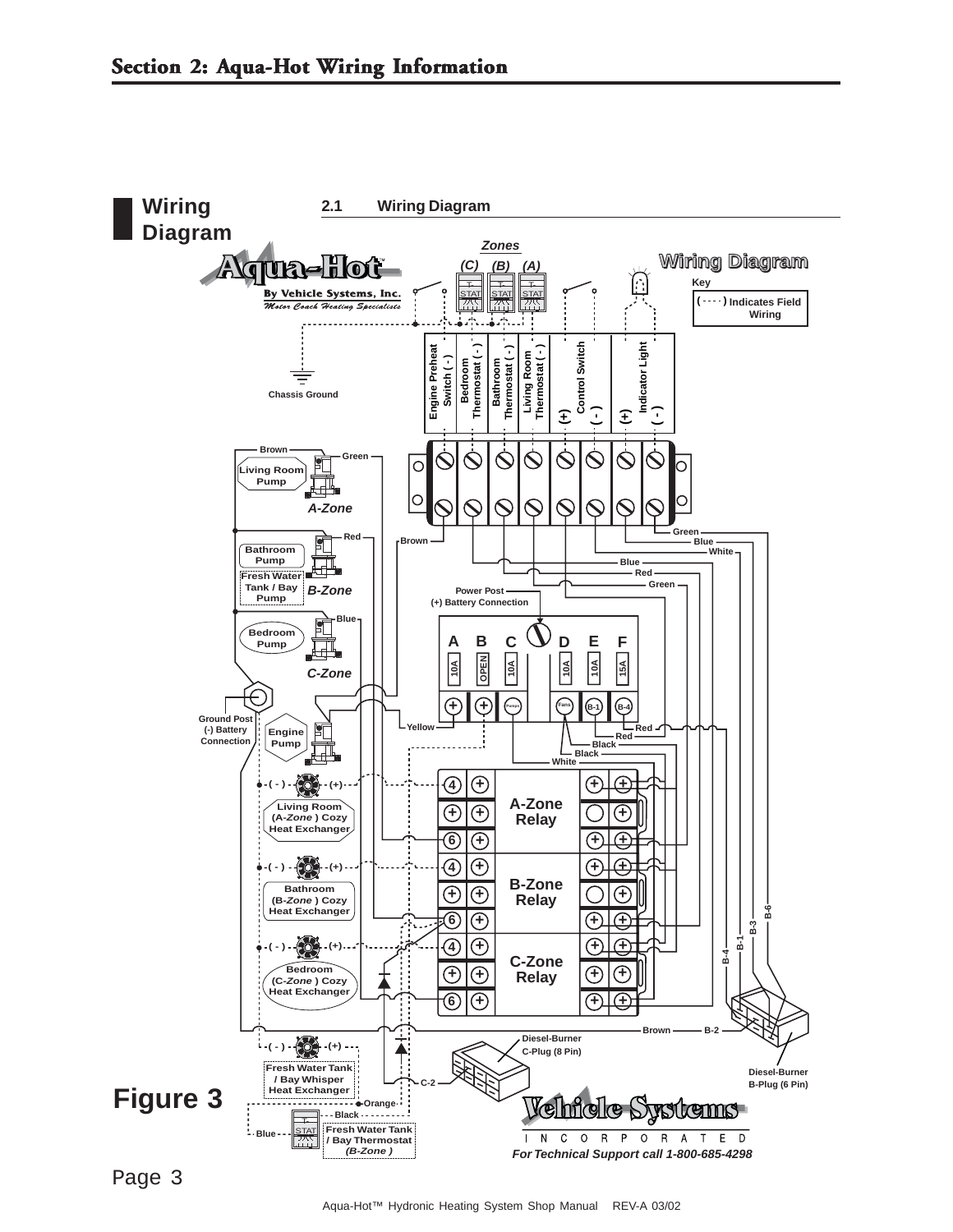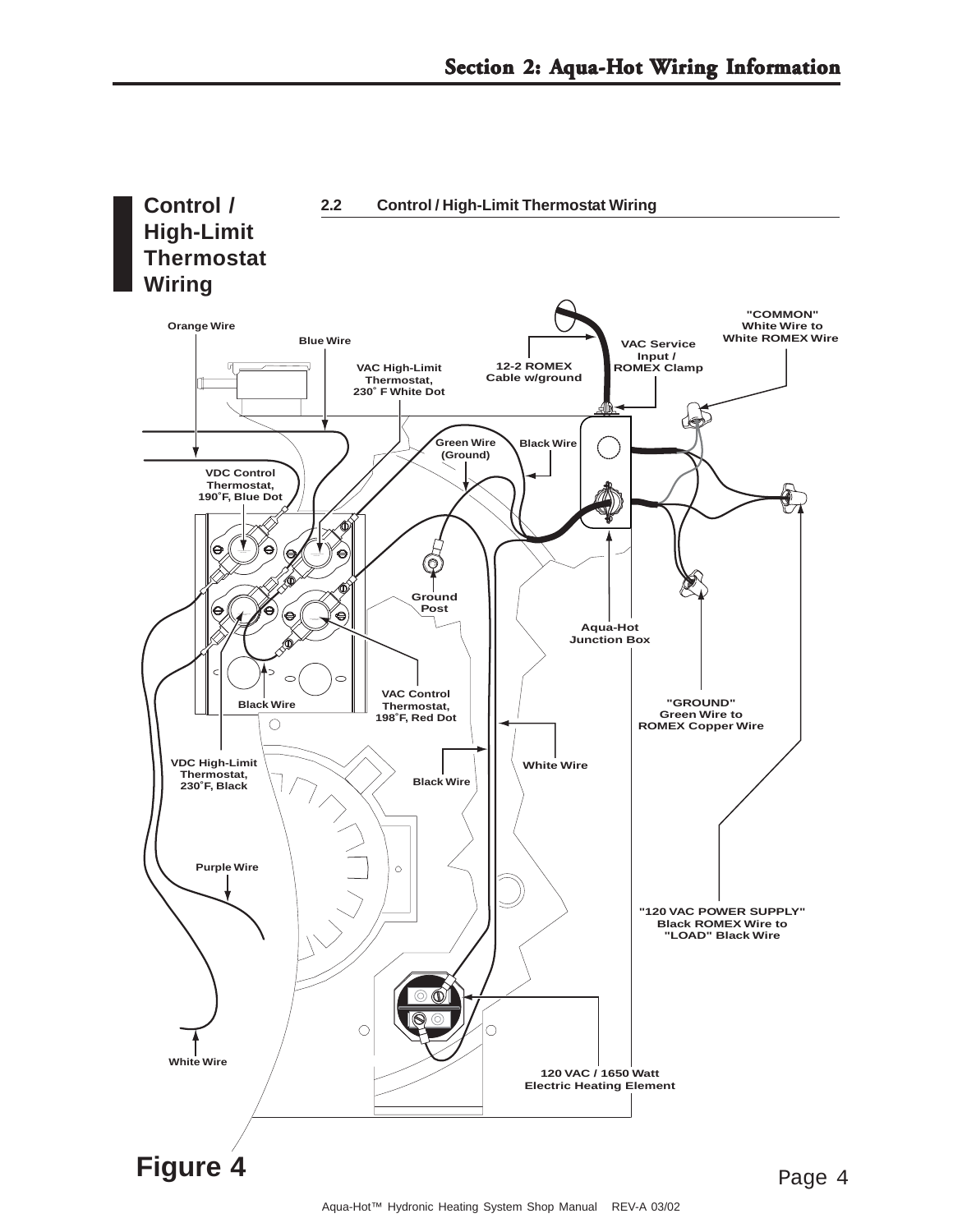**Overview** 

#### **3.1 Diesel-Burner Component Overview**

- 
- 
- 
- 
- **5.** Combustion Air Fan **14.** Fuel Pump
- 
- 
- 
- **9.** Fuel Nozzle
- **1.** Control Unit **10.** Combustion Chamber
- **2.** Motor **11.** Heat Exchanger
- **3.** Ignition Coil **12.** Exhaust Port
- **4.** Clutch **13.** Flame Detection Photocell
	-
- **6.** Fuel Solenoid Valve **15.** Fuel Ports (Supply / Return)
- **7.** Electrode Holder **16.** Combustion Air Port (Intake) **8.** Ignition Electrodes **and Shutter** with Adjustable Shutter

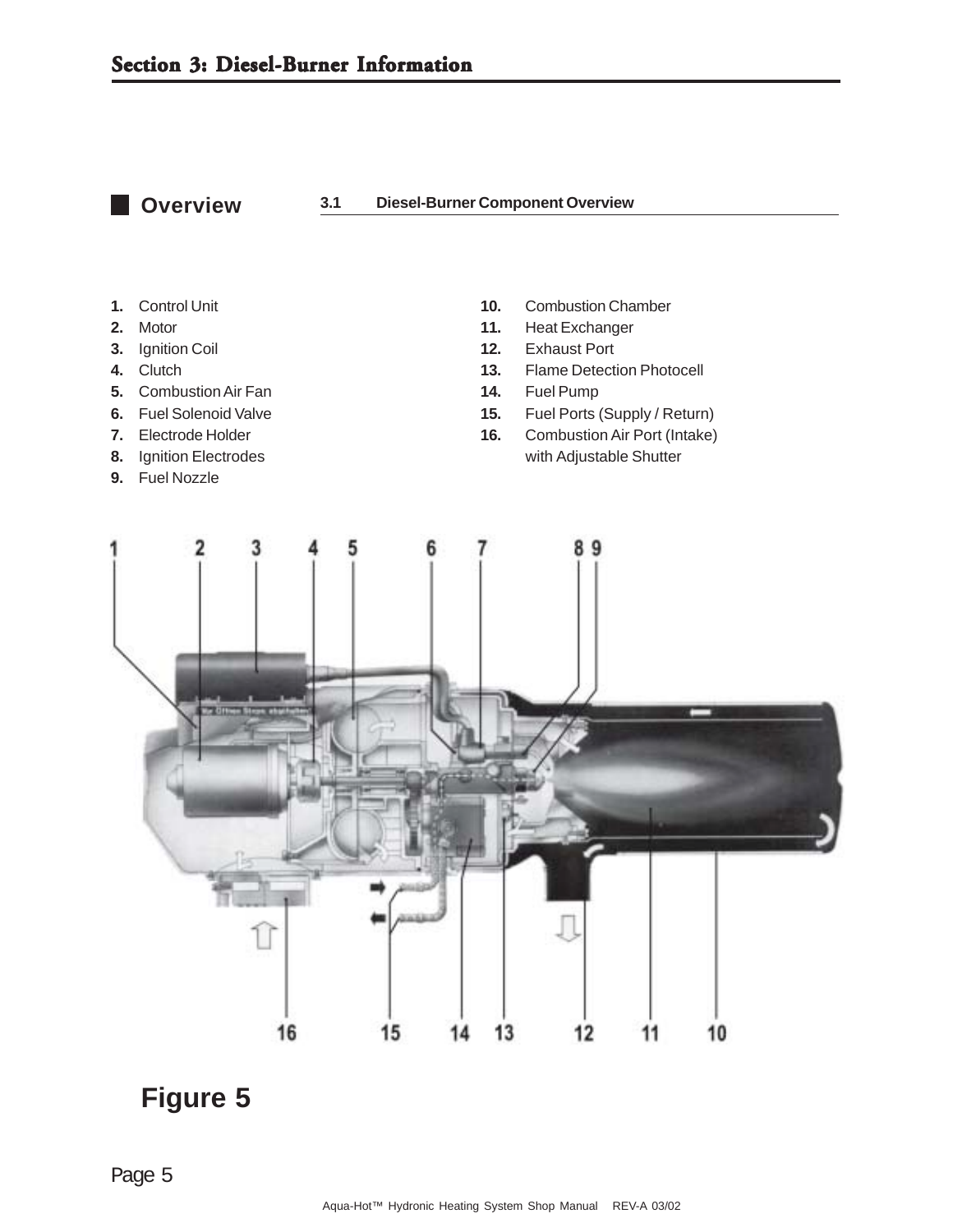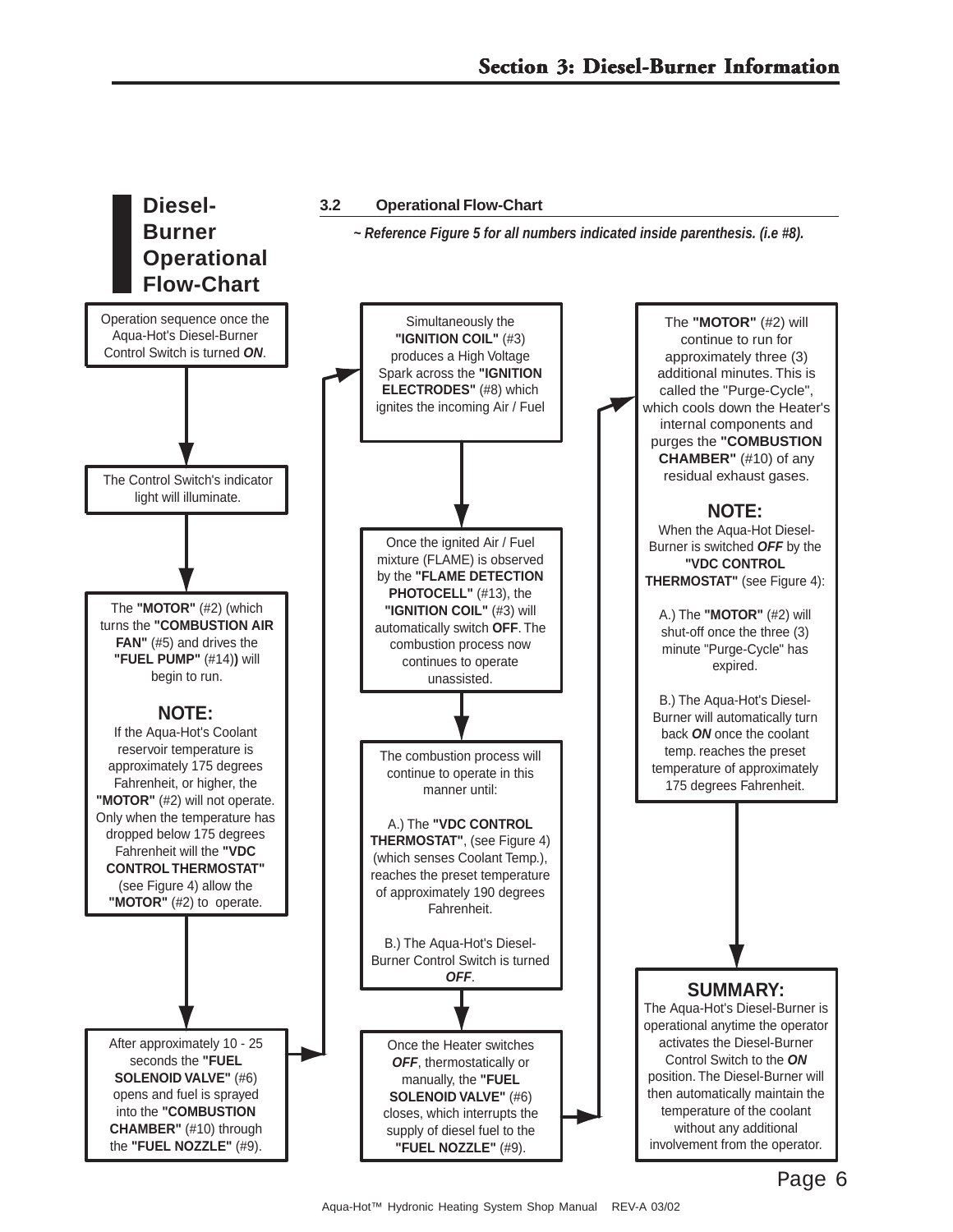

**3.3 Diesel-Burner Identification Plate**



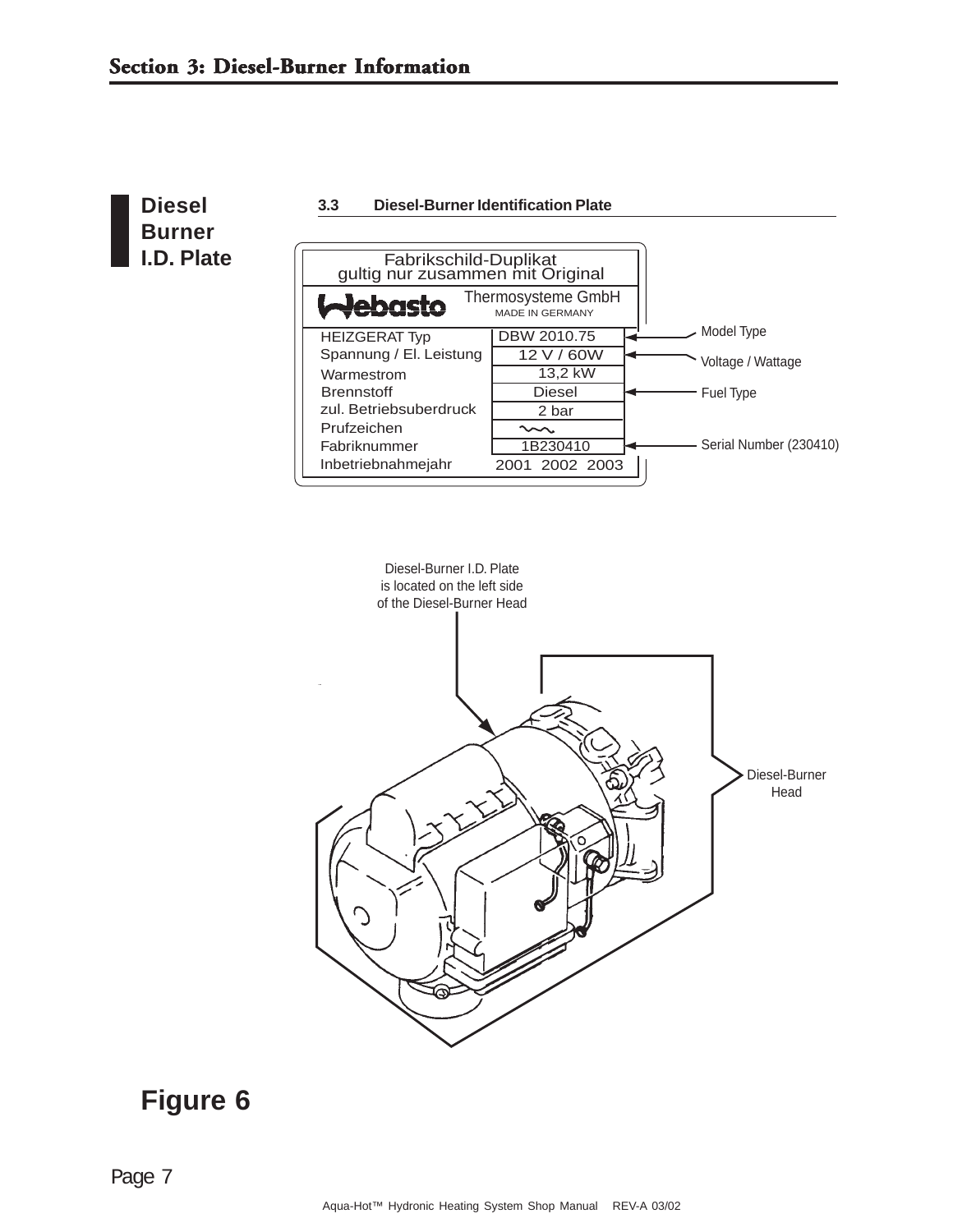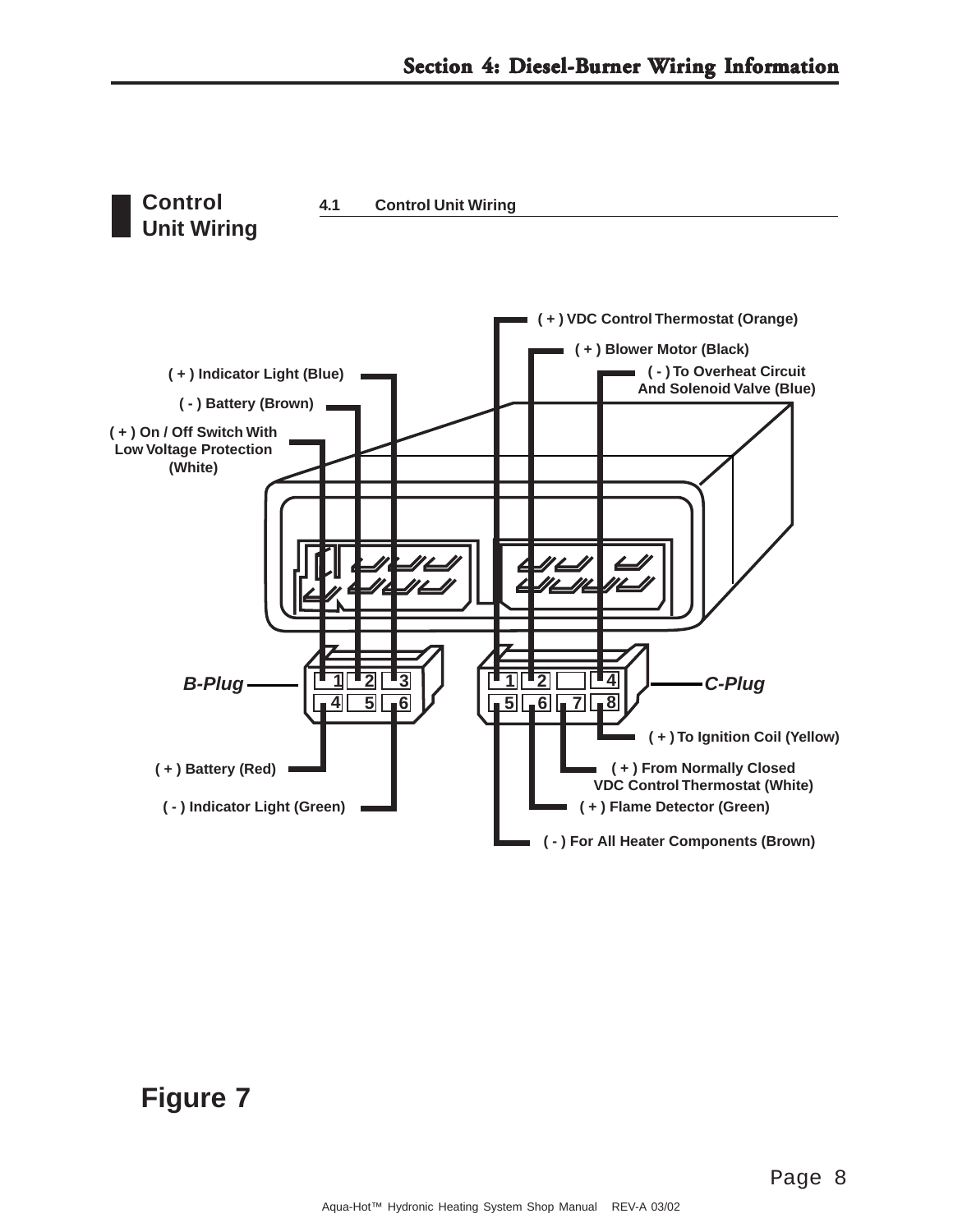#### **Upkeep**

#### **5.1 General Maintenance**

#### **Monthly**

Check the Aqua-Hot's solution of water and antifreeze to ensure that it is at the proper level. Do this by visually checking the coolant level in the Aqua-Hot's Expansion Tank, see Figure 1. This should be checked only when the Aqua-Hot is at full operating temperature, **"HOT."**

#### **Annually**

**CAUTION:** Before cleaning or servicing, disconnect all power supplies.

It is ideal to have your Aqua-Hot tuned-up yearly. A tune-up should consist of a Fuel Nozzle and Fuel Filter replacement and a thorough cleaning of the Combustion Chamber, if necessary, see Figure 8. This simple tune-up will keep your Aqua-Hot running smoothly throughout the year. This annual tune-up will also allow service personnel to inspect for wear and tear of other components.



**CAUTION**: Operating the Aqua-Hot's Diesel-Burner or the 120 VAC Electric Heating Element without the water and antifreeze solution will cause **serious damage** to the Heater.

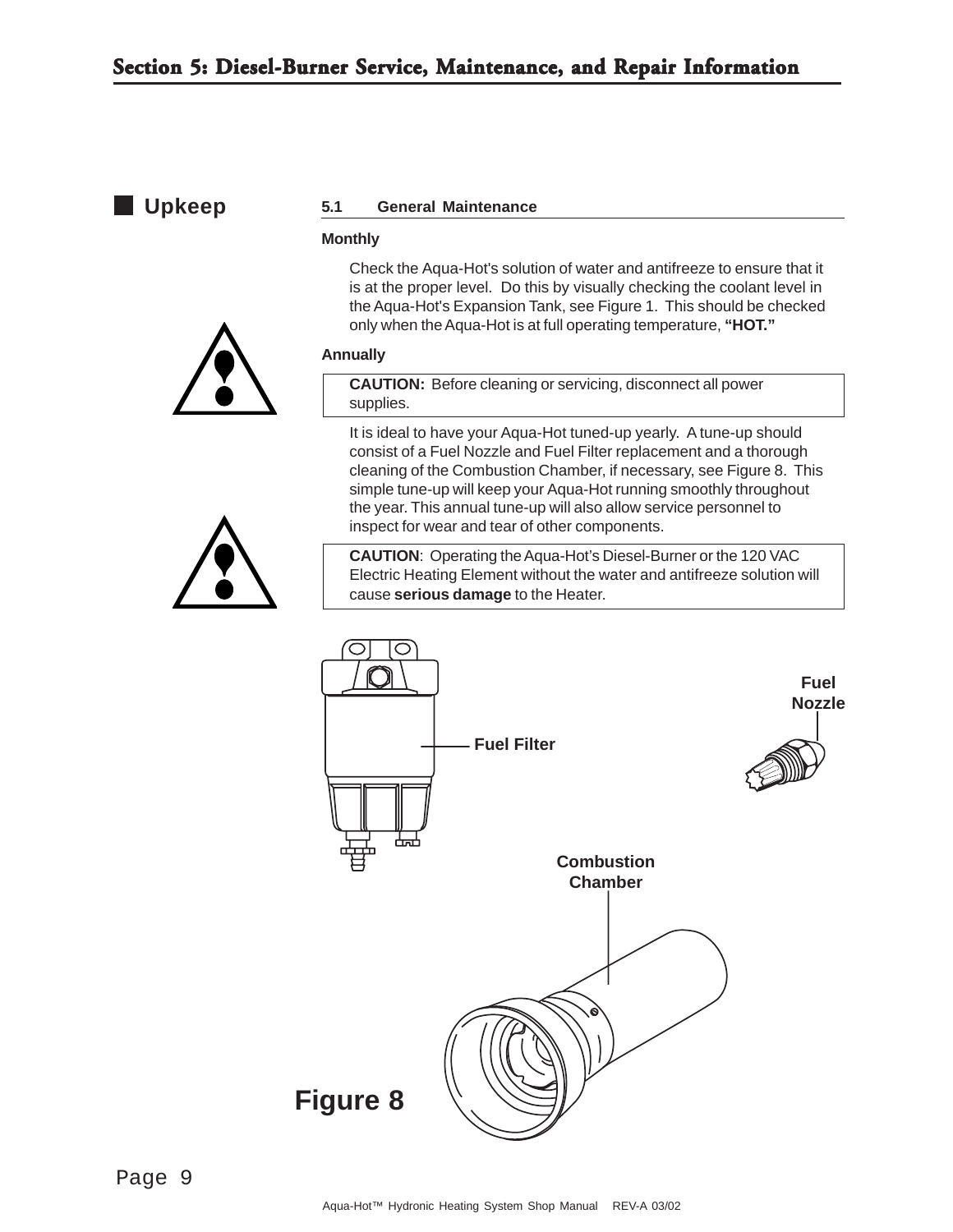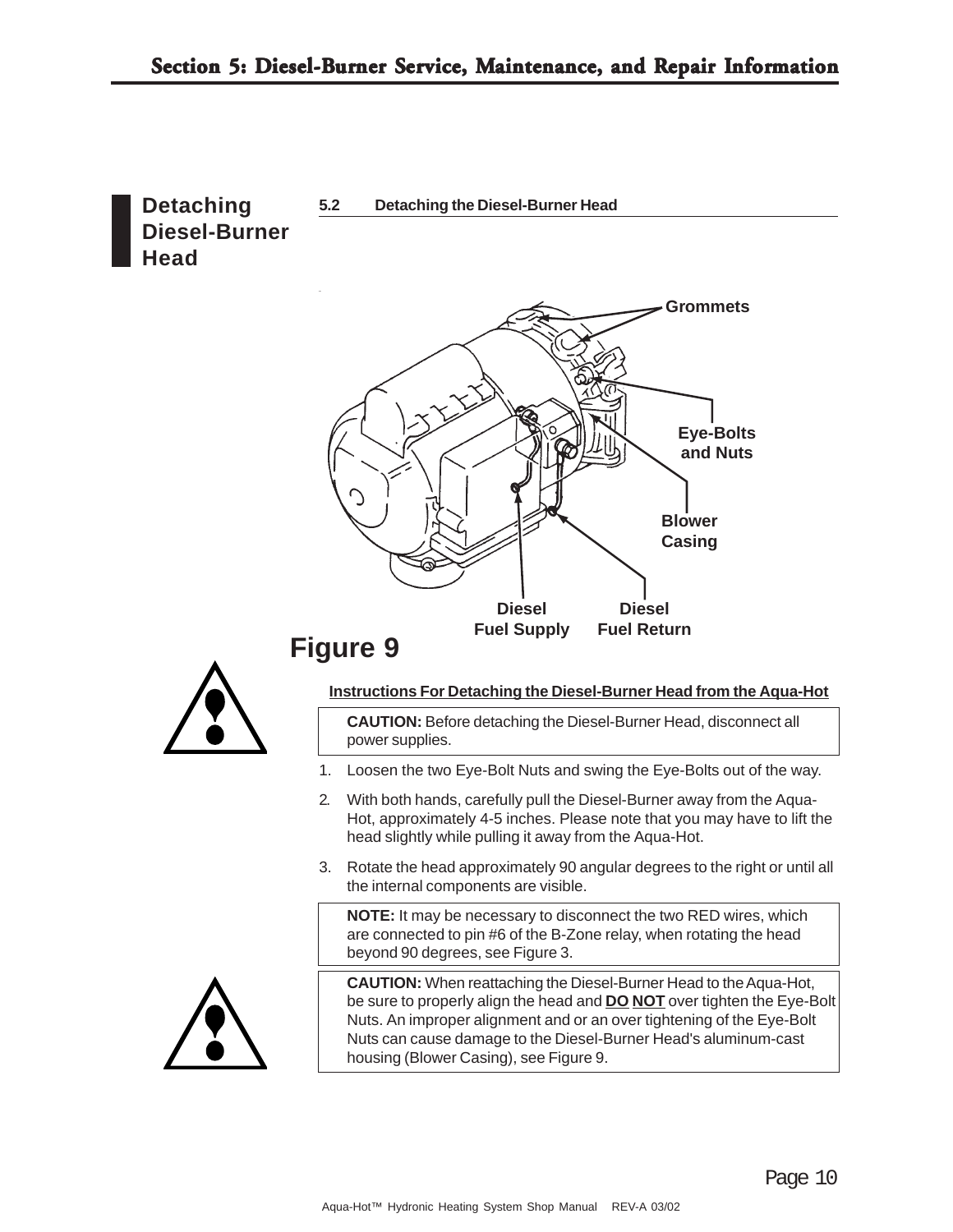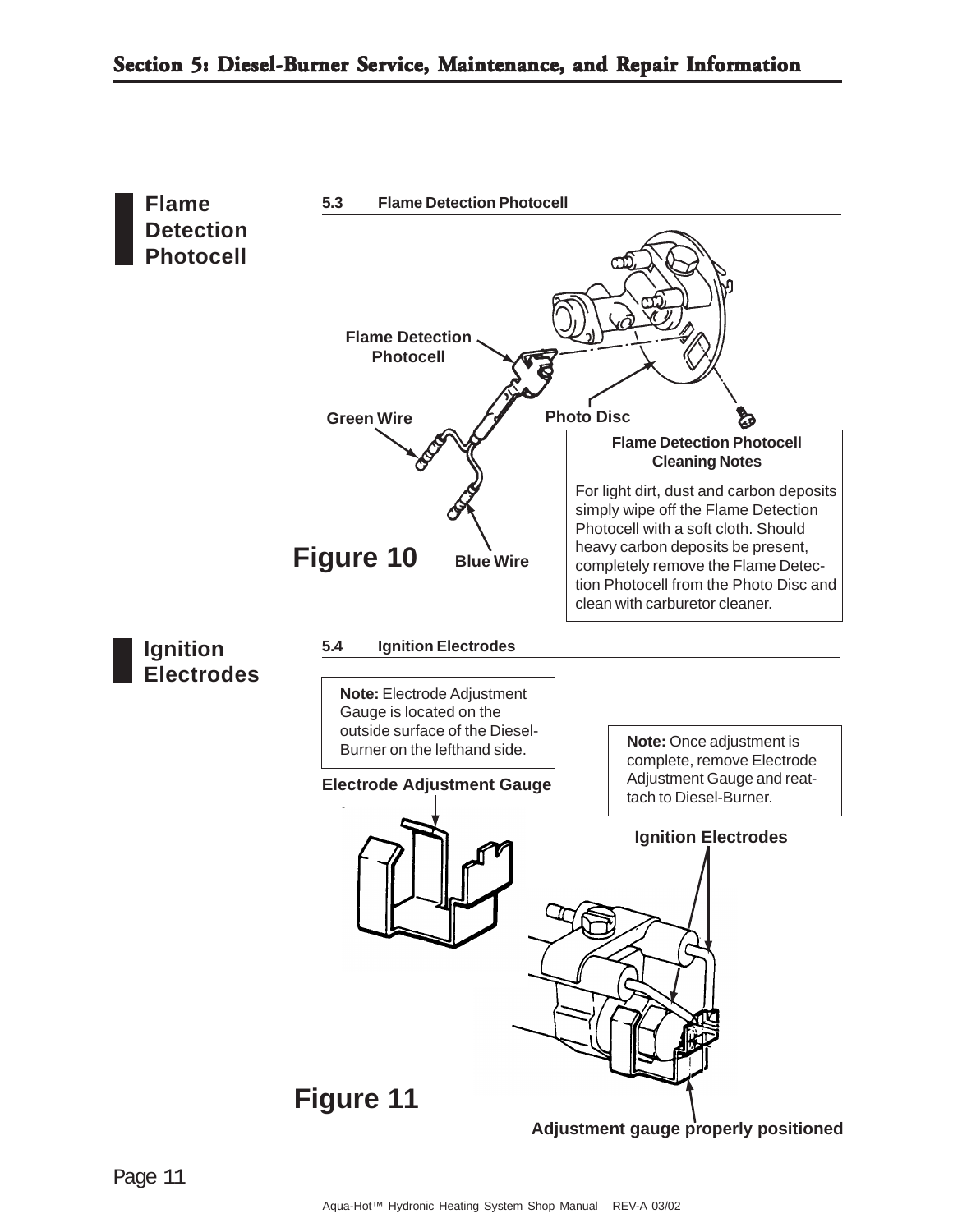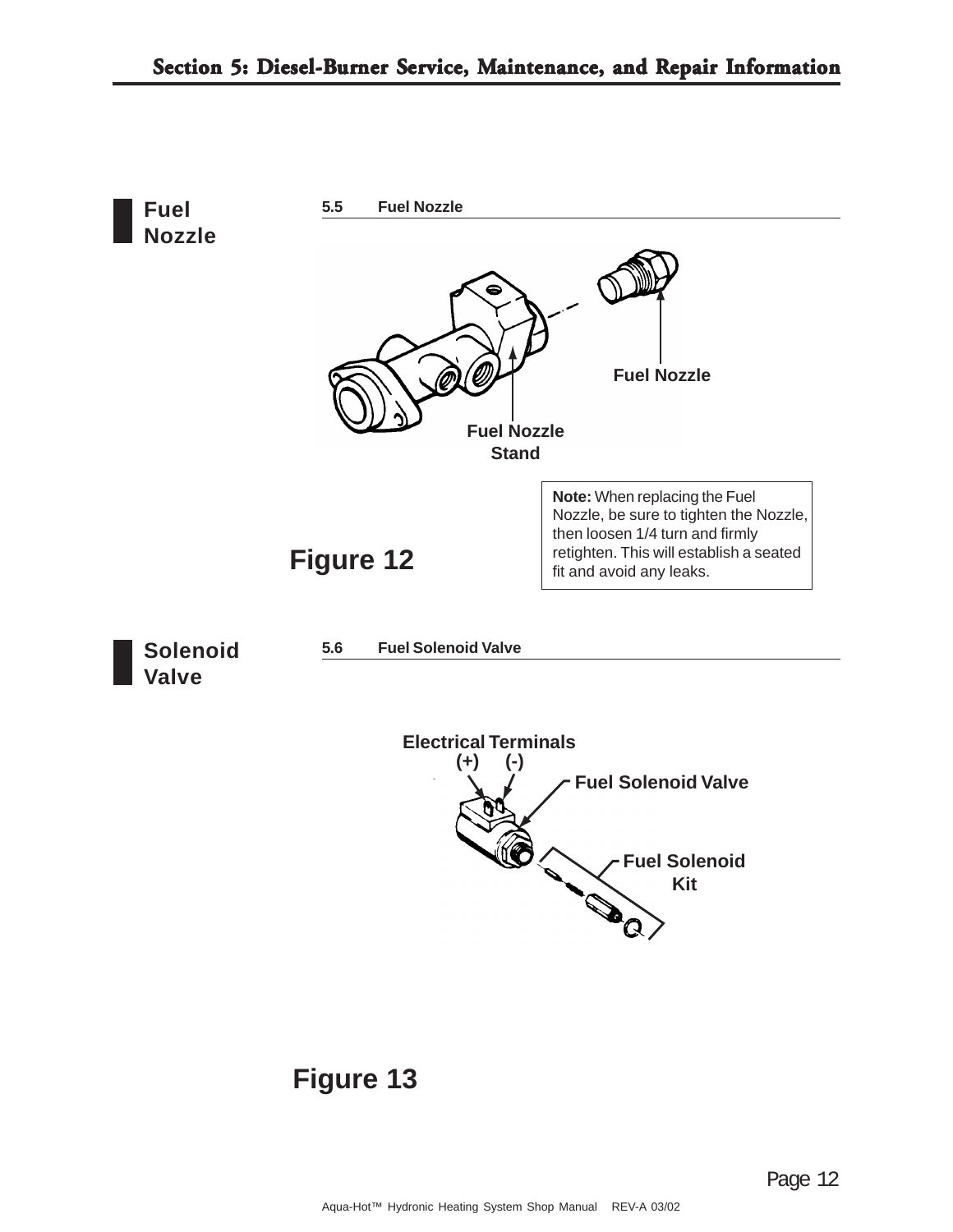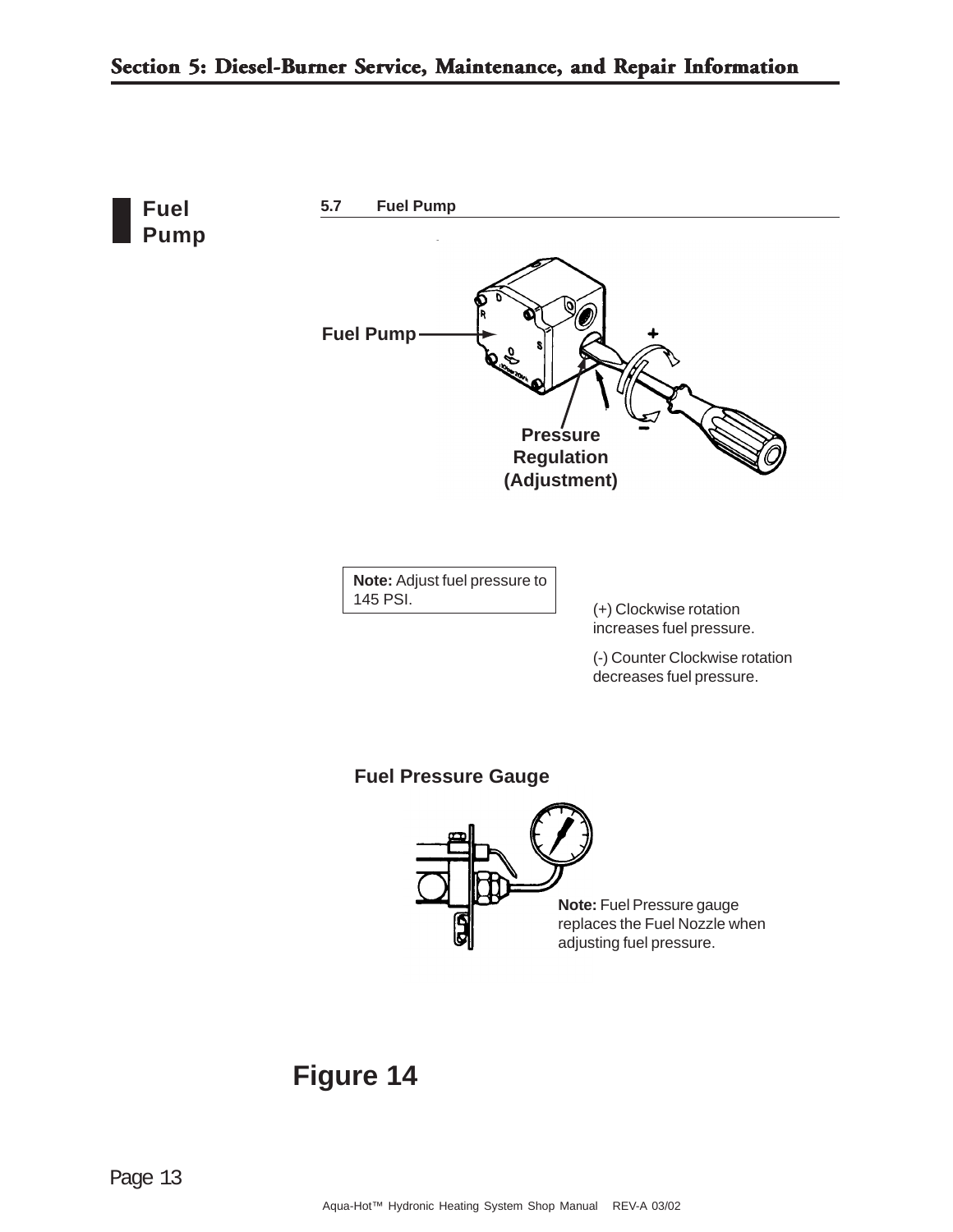#### **Troubleshooting Flow-Chart**

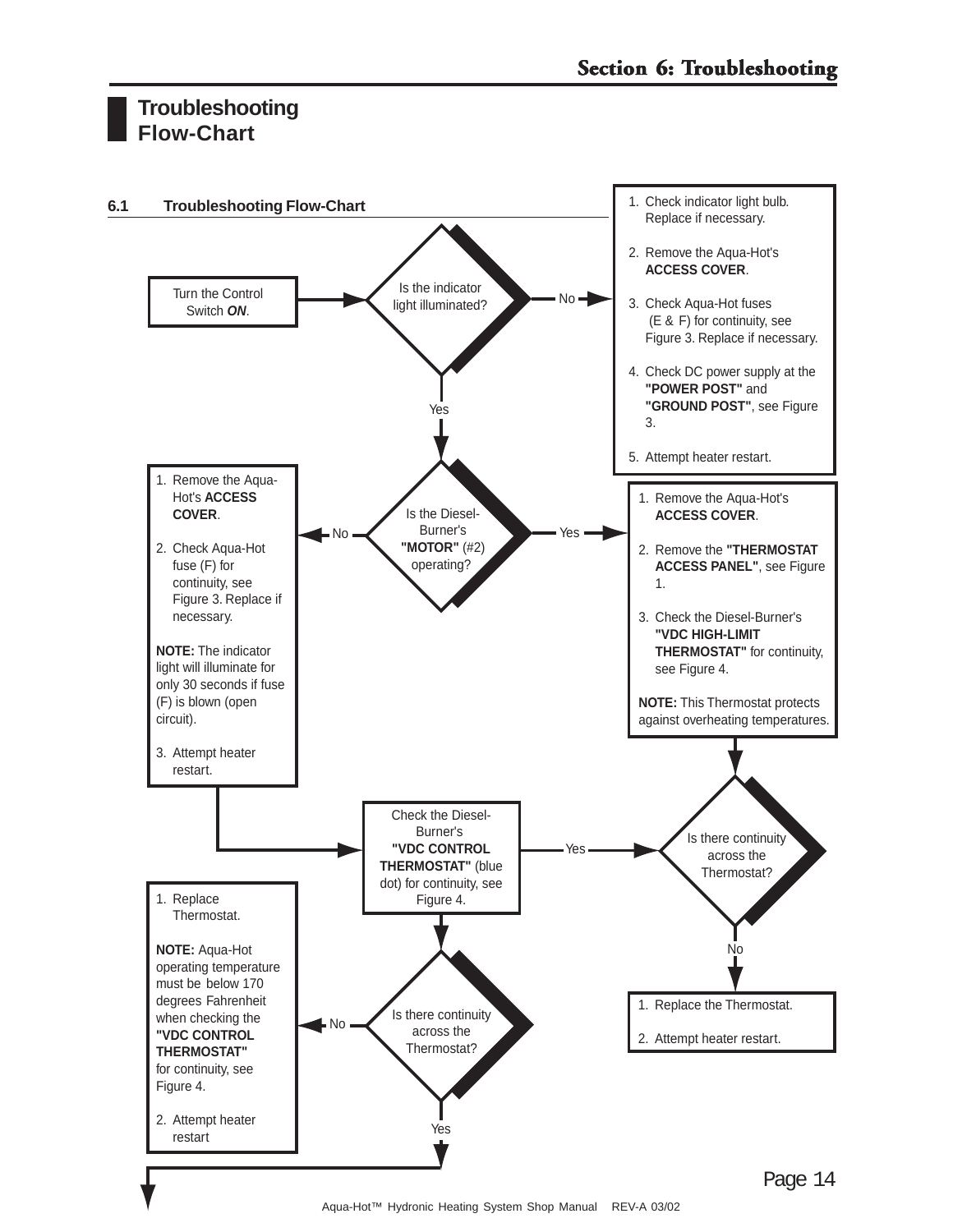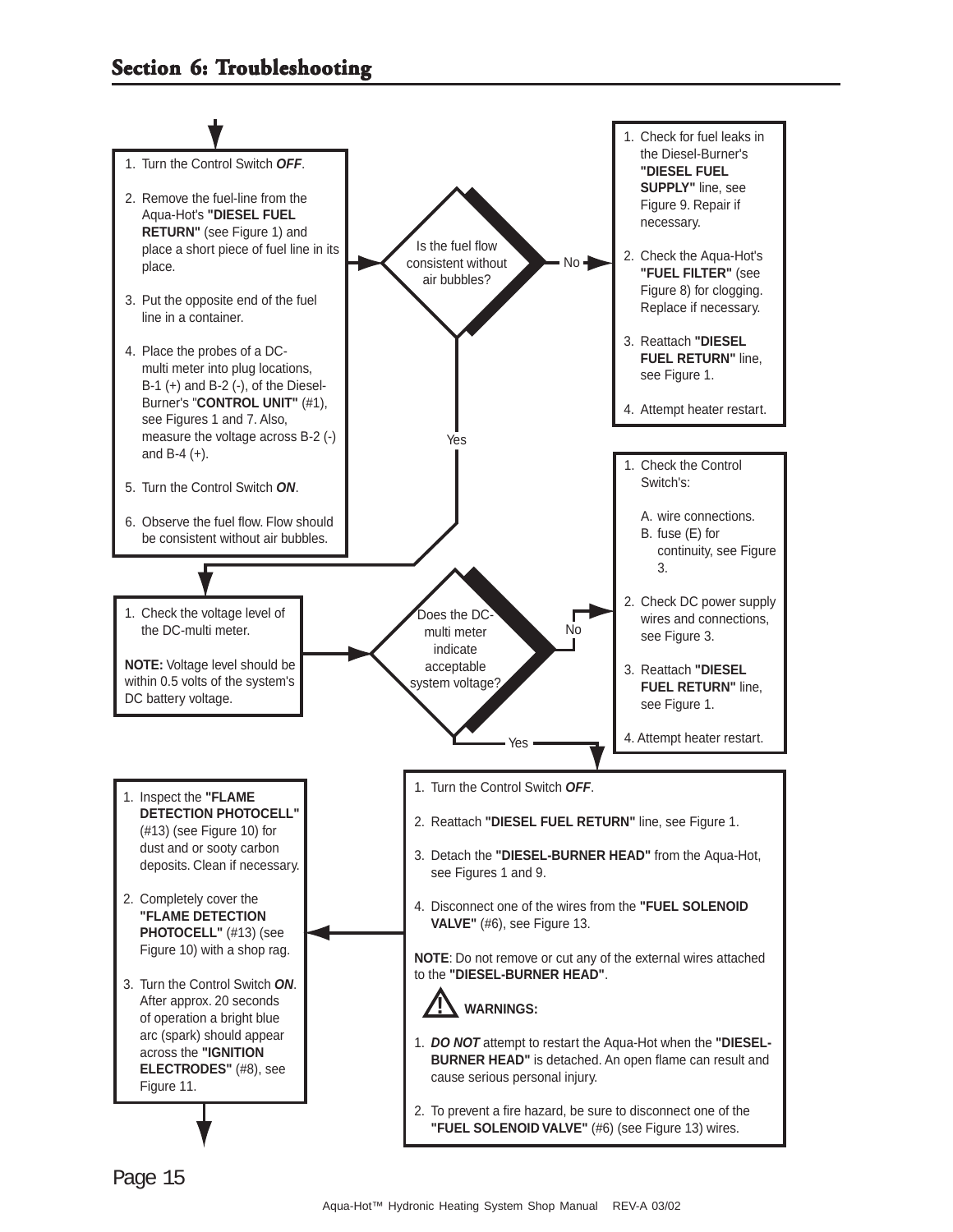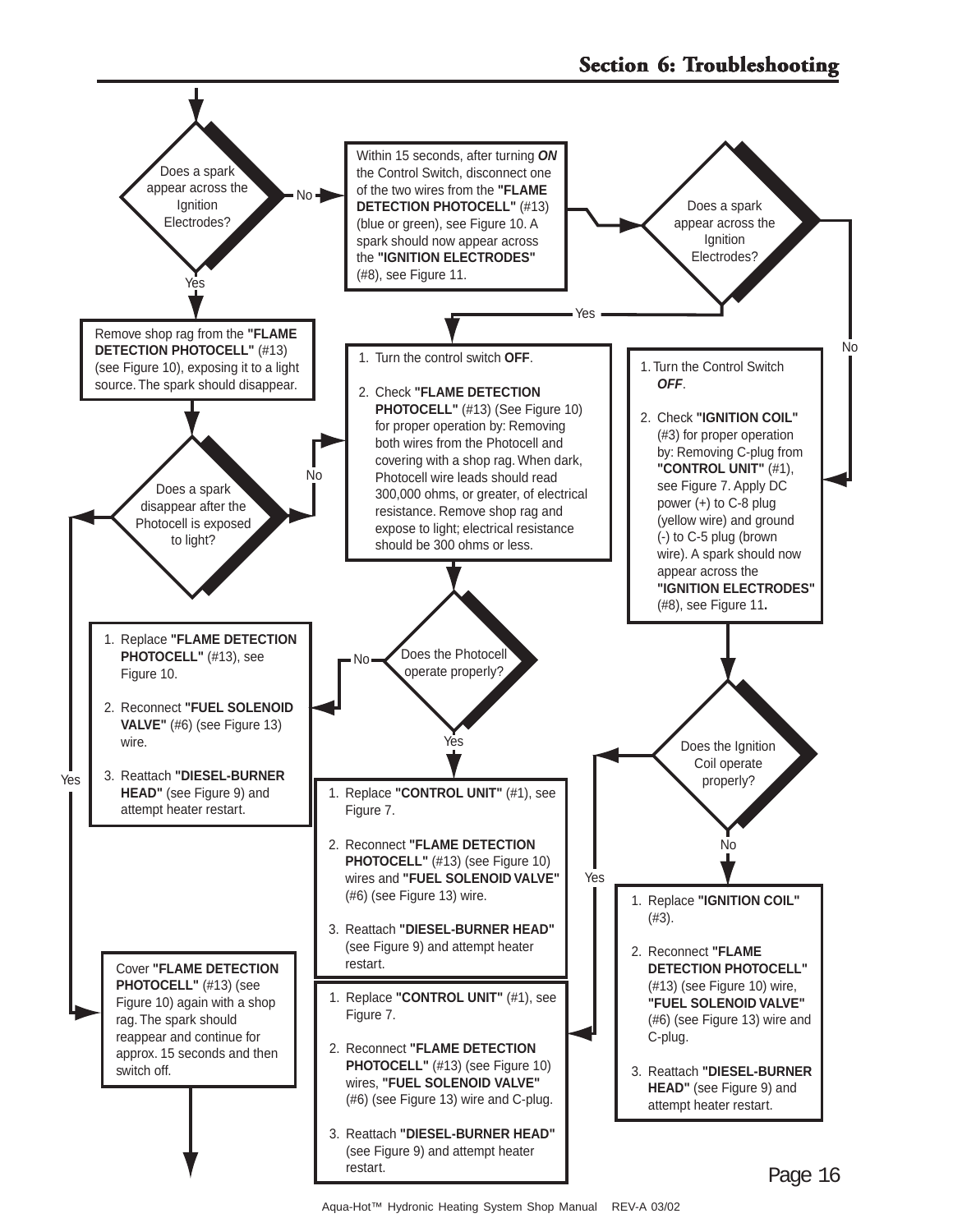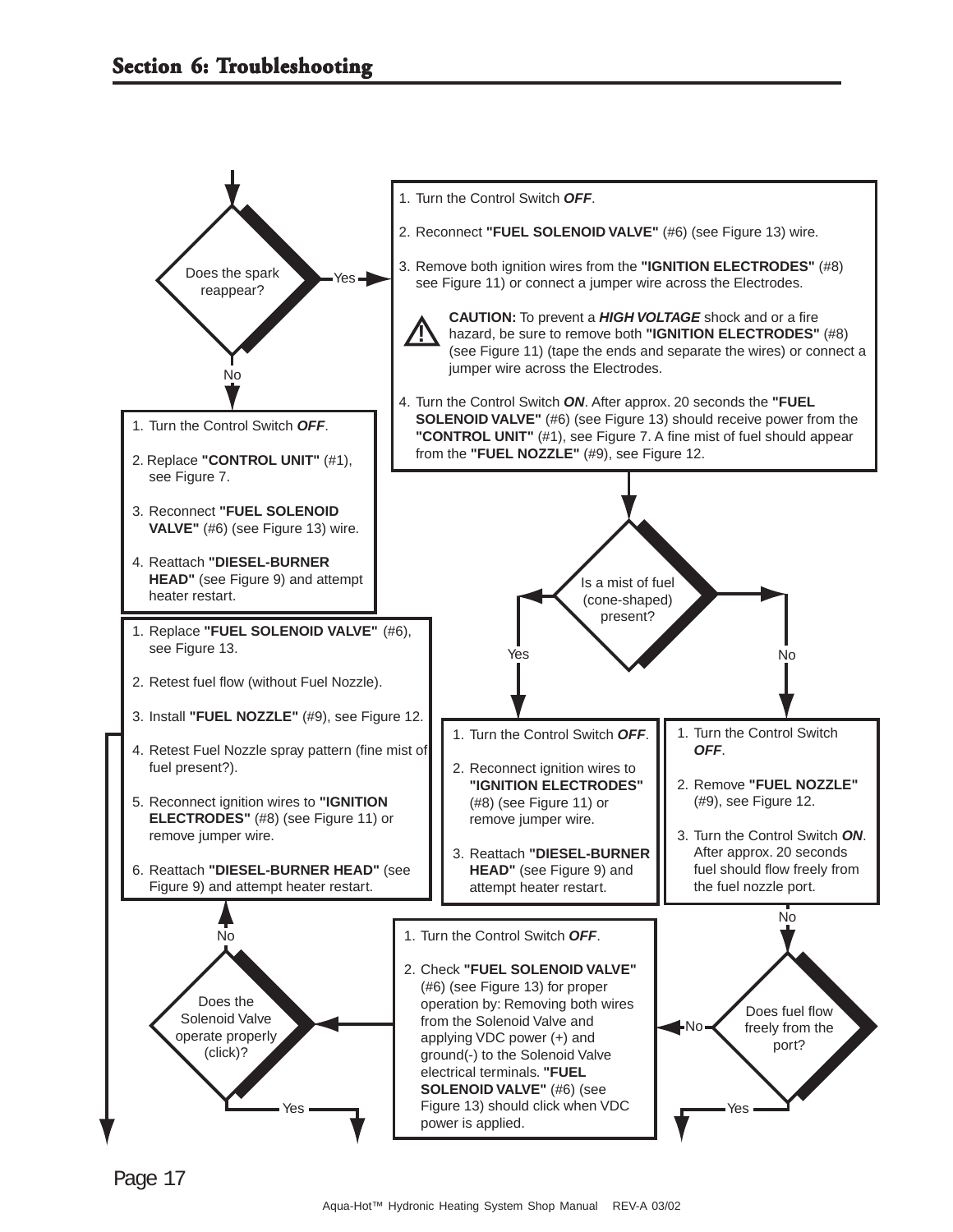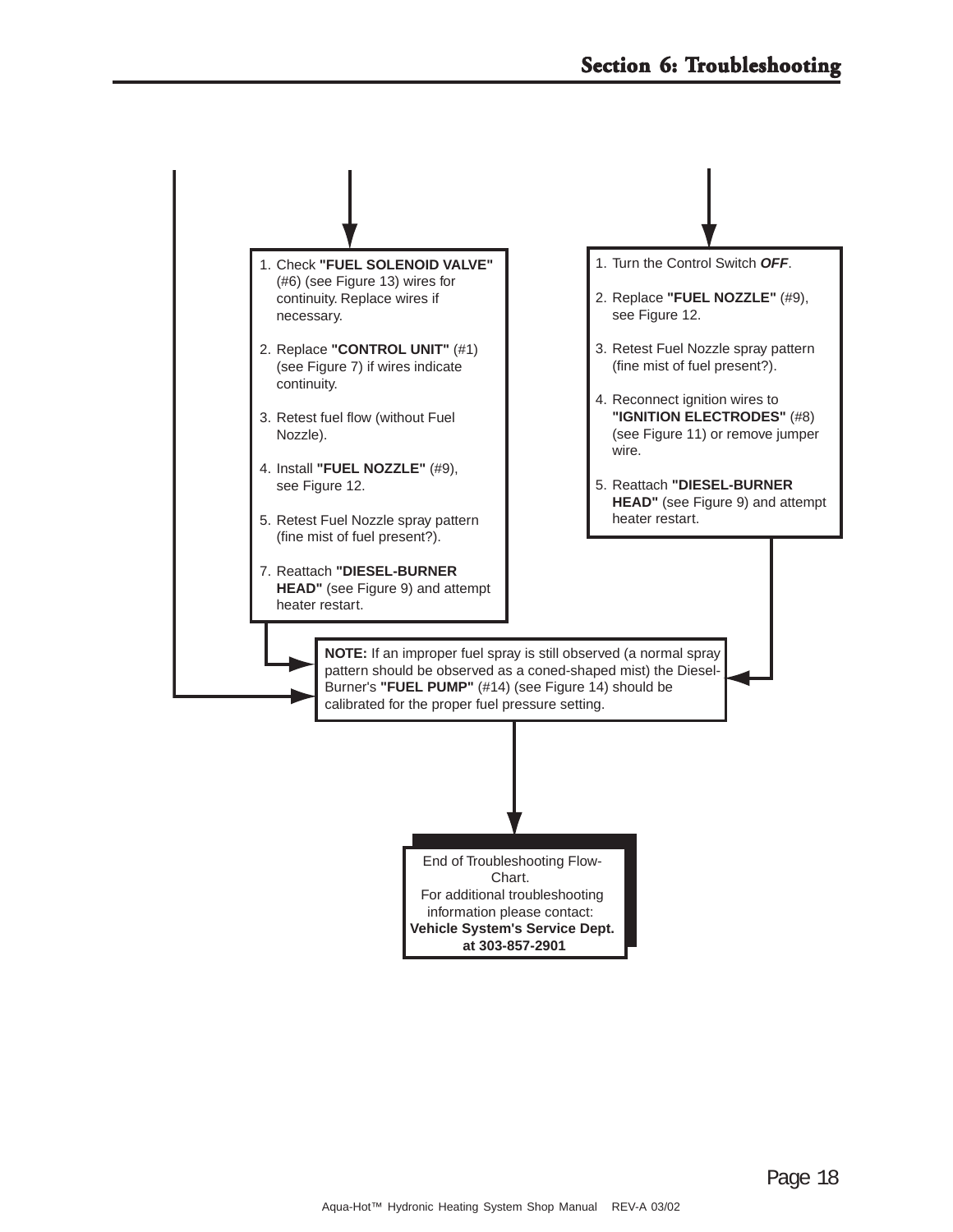## **WARRANTY POLICY**

#### **- FOR AQUA-HOT MODELS -**

Vehicle Systems Inc. warrants the AQUA-HOT Heater, to the original owner, to be free from defects in material and workmanship under design usage and service conditions for a period of two (2) years on parts and labor beginning on the date of purchase of the vehicle. Replacement parts are covered for the remainder of the heating system's warranty or for six months (180 days) whichever is greater.

**This warranty does not apply to damage or failure of the AQUA-HOT Heater or the vehicle into which it was installed due to improper installation, assembly, maintenance, abuse, neglect, accident, or the use of parts not supplied by Vehicle Systems Inc. Vehicle Systems is not responsible for incidental or consequential damages.**

The intent of this warranty is to protect the end user of the heating system from such defects which would occur in the manufacture of the product. The warranty is not intended to protect the end user from problems which are outside the ability of Vehicle Systems' control.

To obtain warranty repair authorization or for additional information, please contact our **Technical Support Department** at **1-800-685-4298 (8 AM to 5 PM) Mountain Standard Time.**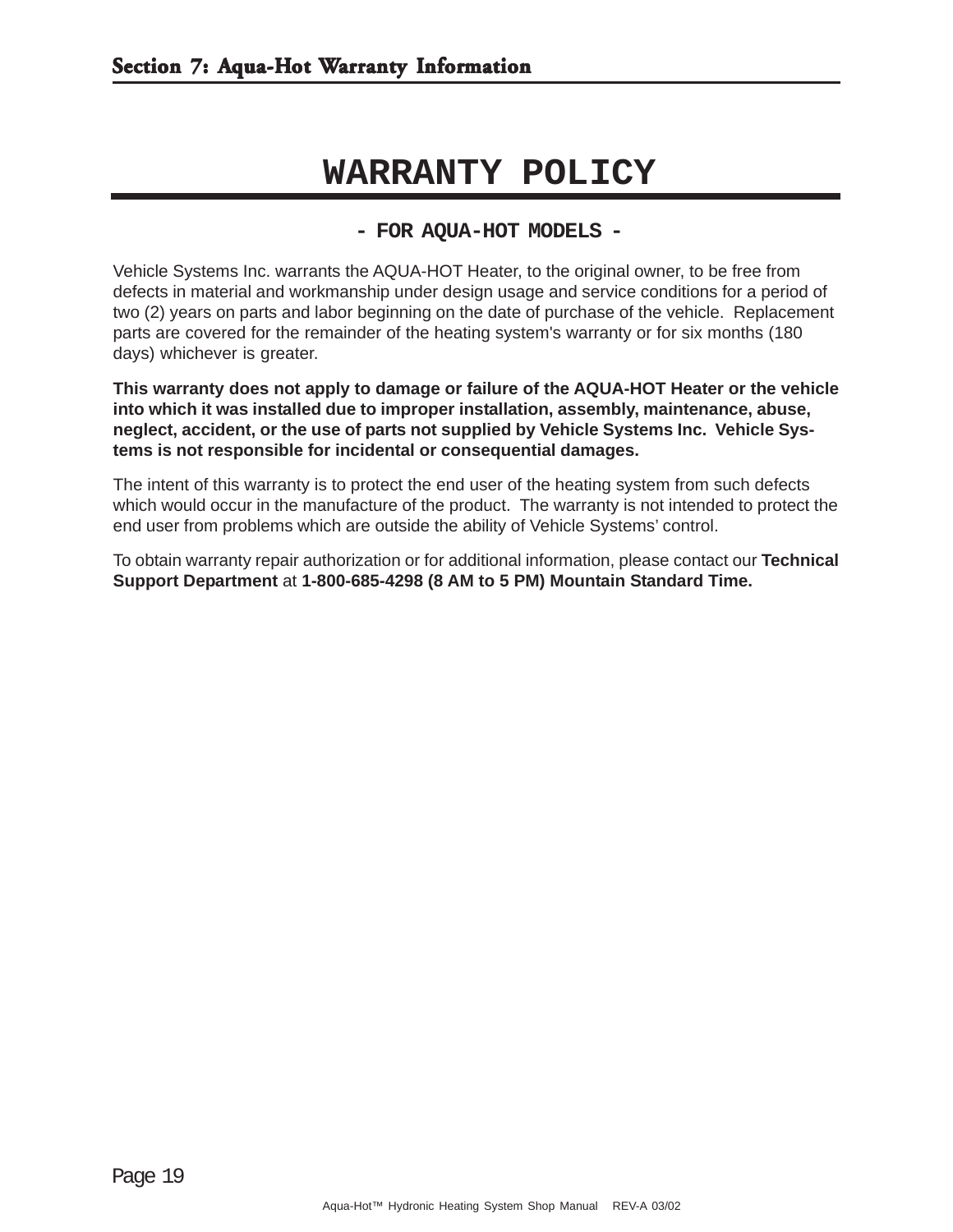

| $\overline{2}$ | WPX-287-962 | Control Unit, 12 VDC, DBW 2010-300, AH/HH/WH                |
|----------------|-------------|-------------------------------------------------------------|
| $2^*$          | WPX-306-07B | Control Unit, 24 VDC, DBW 2010-300, AH/HH/WH                |
| 5              | WPX-101-838 | Coil, Ignition, 12 VDC, DBW 2010-300, AH/HH/WH              |
| $5^*$          | WPX-101-846 | Coil, Ignition, 24 VDC, DBW 2010-300, AH/HH/WH              |
| 27             | WPX-425-060 | Motor, Combustion Air/Fuel Pump, 12 VDC, DBW-2010, AH/HH/WH |
| $27*$          | WPX-425-079 | Motor, Combustion Air/Fuel Pump, 24 VDC, DBW-2010, AH/HH/WH |
| 50             | WPX-322-083 | Valve, Fuel Solenoid, 12 VDC, DBW 2010-300, AH/HH/WH        |
| $50*$          | WPX-322-091 | Valve, Fuel Solenoid, 24 VDC, DBW 2010-300, AH/HH/WH        |
| 51             | WPX-386-650 | Valve, Kit, Fuel Solenoid, DBW 2010-300, AH/HH/WH           |
| 56             | WPX-274-313 | Electrode, Ignition, DBW-2010, AH/HH/WH                     |
| 59             | WPX-638-78A | Sensor, Flame, DBW 2010-300, AH/HH/WH                       |
| 61             | WPX-887-71A | Photo Disc, DBW-2010, AH/HH/WH                              |
| 62             | WPX-886-41A | Nozzle, Fuel, .35 GPH, DBW-2010, AH/HH/WH                   |
| 72             | WPX-502-05A | Pump, Fuel, 10 Bar, DBW 2010-300, AH/HH/WH                  |
| 90             | WPX-265-53A | Combustion Chamber, DBW-2010, AH/HH/WH                      |
| 91             | WPE-905-83A | Burnerhead, Modified, VSI DBW-2010, 12 VDC, AH              |
| $91*$          | WPE-905-84A | Burnerhead, Modified, VSI DBW-2010, 24 VDC, AH              |
| 97             | ELE-L08-190 | Thermostat, VDC Control, 190°F, Blue Dot, AH                |
| 98             | ELE-L08-230 | Thermostat, VDC High-Limit, 230° F, Black, AH               |
| 99             | ELE-254-010 | Thermostat, VAC High-Limit, 230° F, White Dot, AH           |
| 100            | ELE-010-198 | Thermostat, VAC Control, 198° F, Red Dot, AH                |
| 125            | FLX-120-VS1 | Filter, Fuel, System, 10 Micron, AH/HH                      |
| 126            | FLX-R12-TRA | Filter, Fuel, Spin-On Element, 10 Micron, AH/HH             |

*\* Asterick denotes 24 volt model*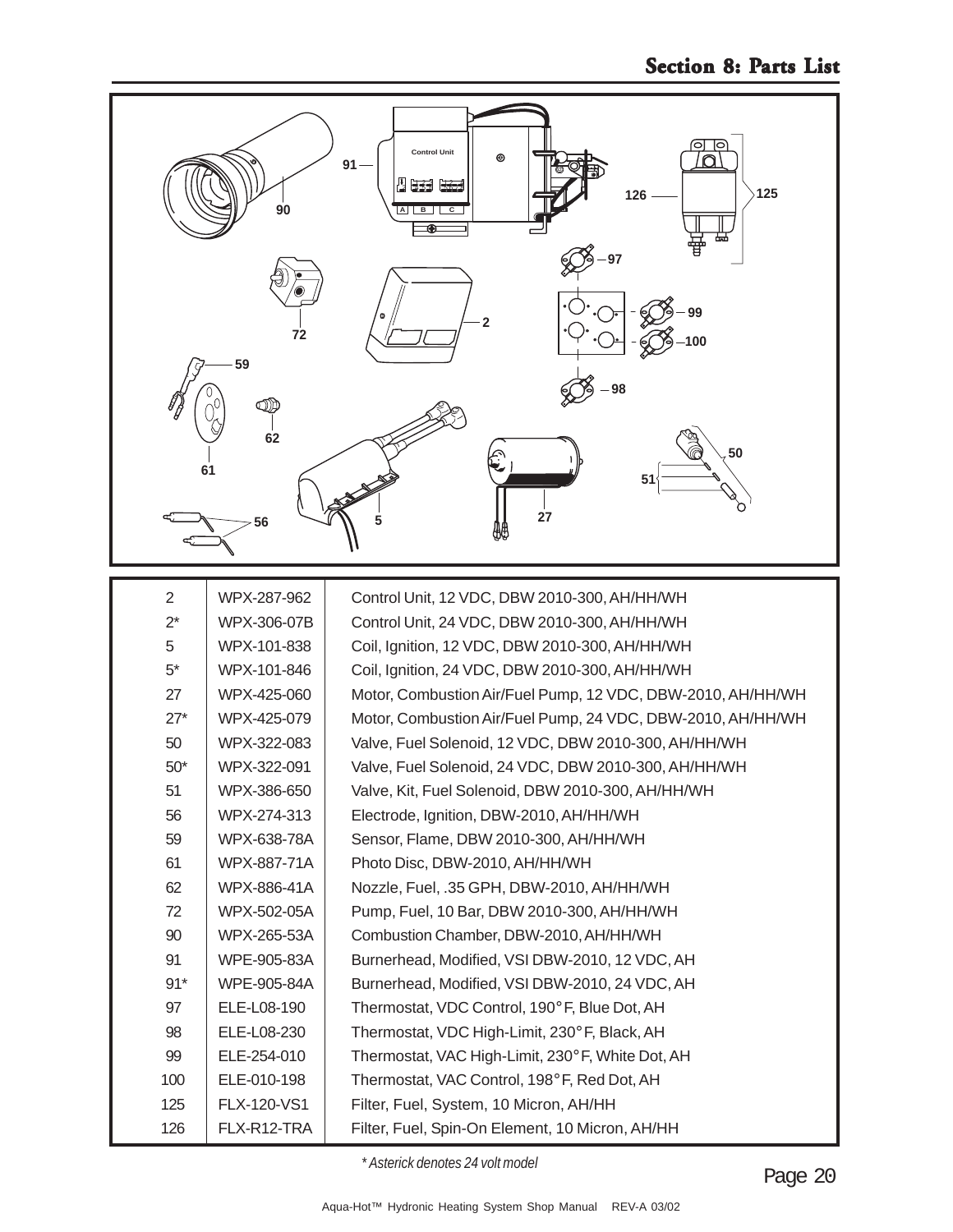